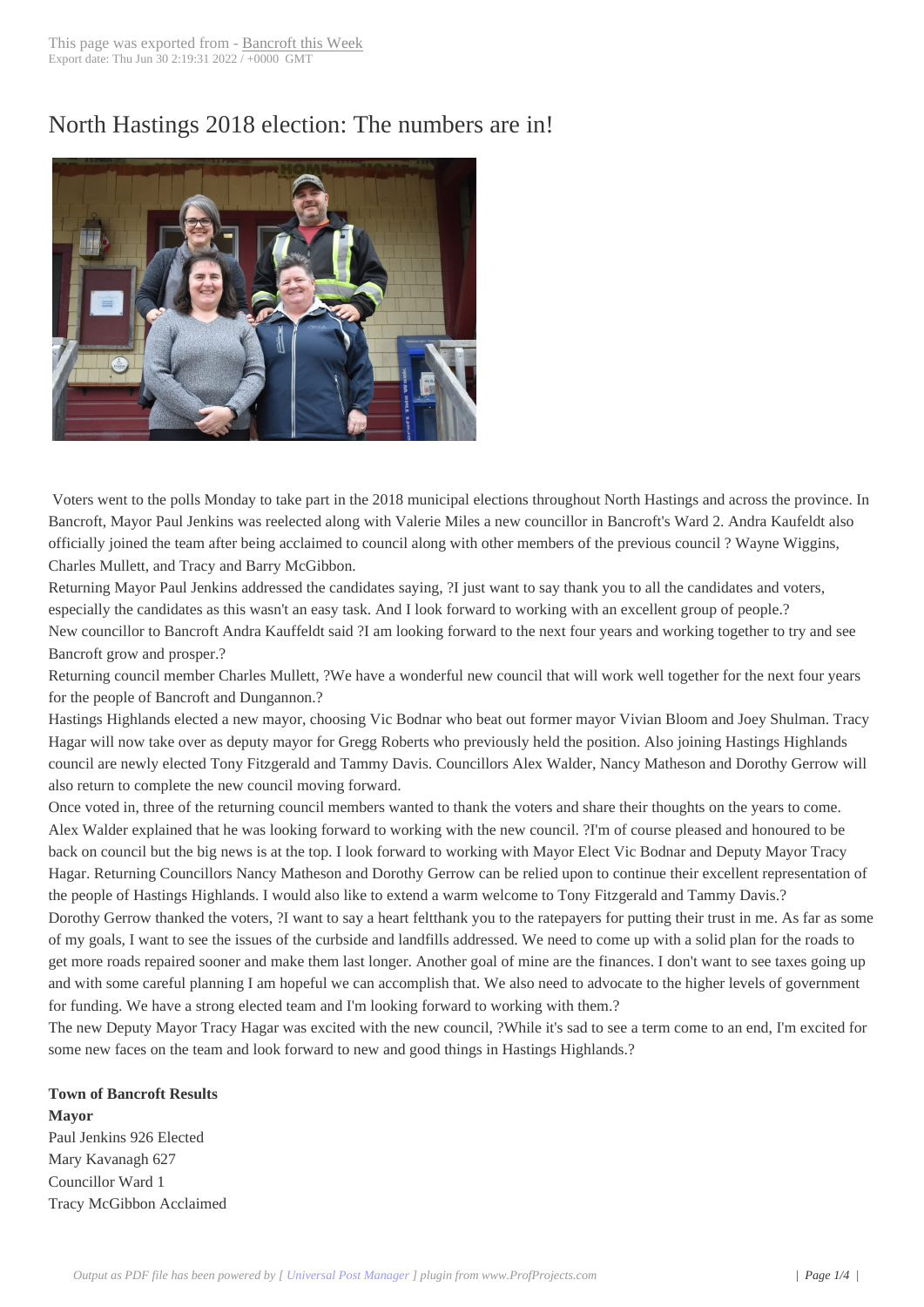Wayne Wiggins Acclaimed Andra Kauffeldt Acclaimed Councillor Ward 2 Barry McGibbon Acclaimed Charles Mullet Acclaimed Val Miles 253 Elected Geord Eastman 234 William Wellwood 150

#### **Hastings Highlands Results Mayor**

Vic A. Bodnar 1111 Elected Vivian Bloom 826 Joseph Shulman 709 **Deputy Mayor** Tracy Hagar 1504 Elected Gregg Roberts 1077 **Councillors** Tony Fitzgerald 1628 Elected Nancy Matheson 1619 Elected Dorothy Gerrow 1588 Elected Tammy Davis 1324 Elected Alex Walder 1281 Elected Roger Davis 672 Ed Kobylka 504 Grant Scott 408 Roy Sanders 399

#### **Carlow/Mayo Results**

**Reeve** Bonnie Adams Acclaimed **Councillor Ward 1** Dan Hughey 219 Elected Mike Cannon 191 Elected Jeff Cox 83 Pat Husak 62 **Councillor Ward 2** Richard Dillabough Acclaimed Eldon Stewart Acclaimed

**Limerick Results Reeve** Carl Stefanski 160 Elected Mike Douglas-Hecker 157 **Councillor** Kimberly Carson Acclaimed Glenn Locke Acclaimed Janice M. MacKillican Acclaimed Ingo Weise Acclaimed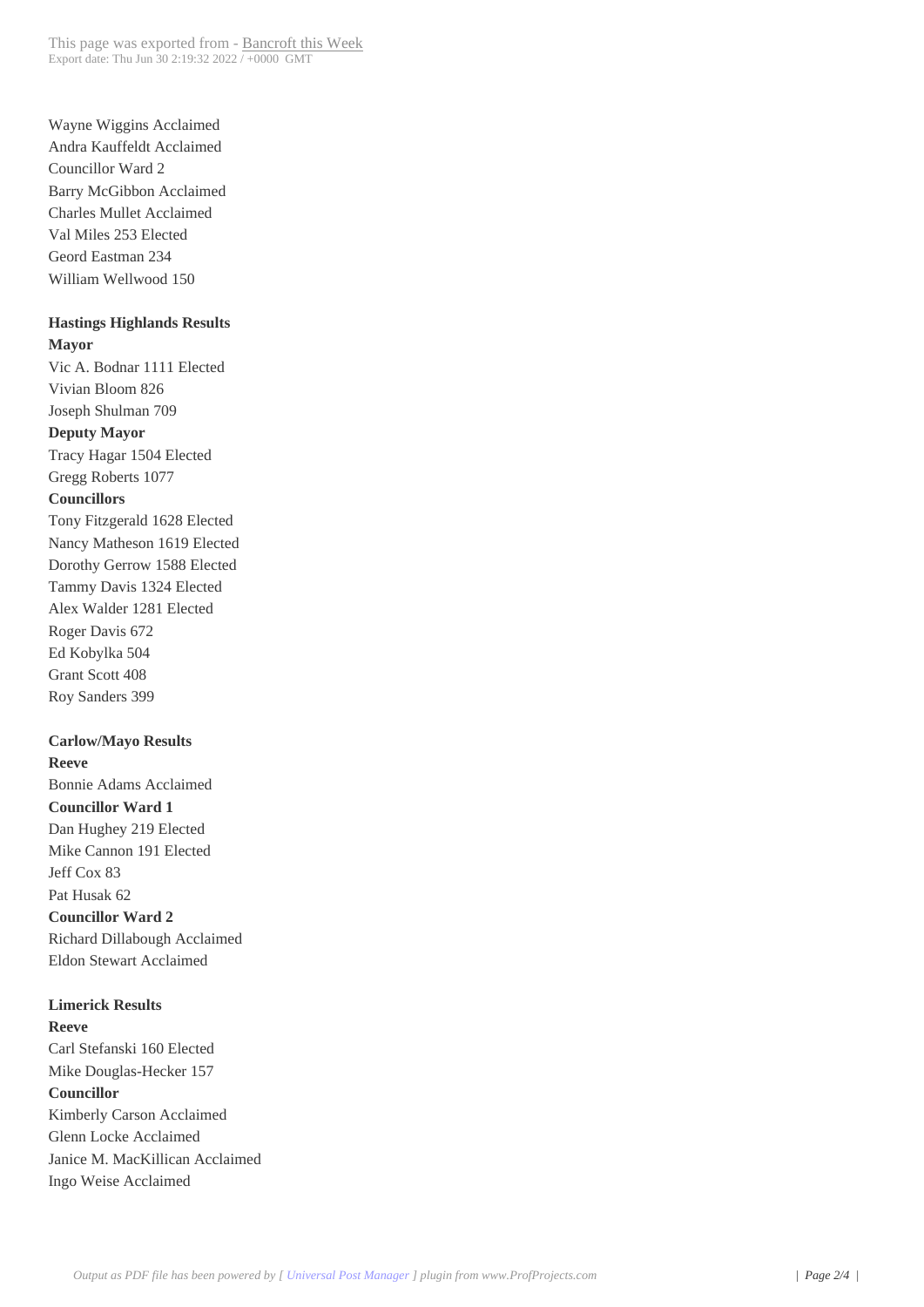## **Wollaston Results Reeve** Barbara Shaw 657 Elected Graham Blair 583 Michael Fuerth 220 **Deputy Reeve** Lynn Kruger 872 Elected Paul Ordanis 562 **Councillor** Tim Conlin 779 Elected Jay Morrison 762 Elected Darlene Colton 660 Elected Jim Alexander 442 Brian Summers 434 Wendy Mortimer 415 Larry Legault 349 Rebecca Logan 167

**Faraday Results**

**Reeve** Dennis Purcell Acclaimed **Deputy Reeve** Marg Nicholson Acclaimed **Councillors** Bill Green 463 Elected Carl Tinney 423 Elected Murray Bowers 349 Elected Jim Thomson 347 Dan Bujas 305

**Tudor/Cashel Results**

**Reeve** Libby Clarke 381 Elected Douglas Davidson 178 **Deputy Reeve** Ronald Carrol 323 Elected Thomas Walker 209 **Councillor** Noreen Reilly 326 Elected Bob Bridger 320 Elected Roy W. Reeds 292 Elected Wanda Donaldson 279

#### **Madawaska Valley Results Mayor**

Kim Love 1617 Elected Elser Lee Faith Archer 1125 Andrey Kaminski 371 **Councillor** David Shulist 2180 Elected